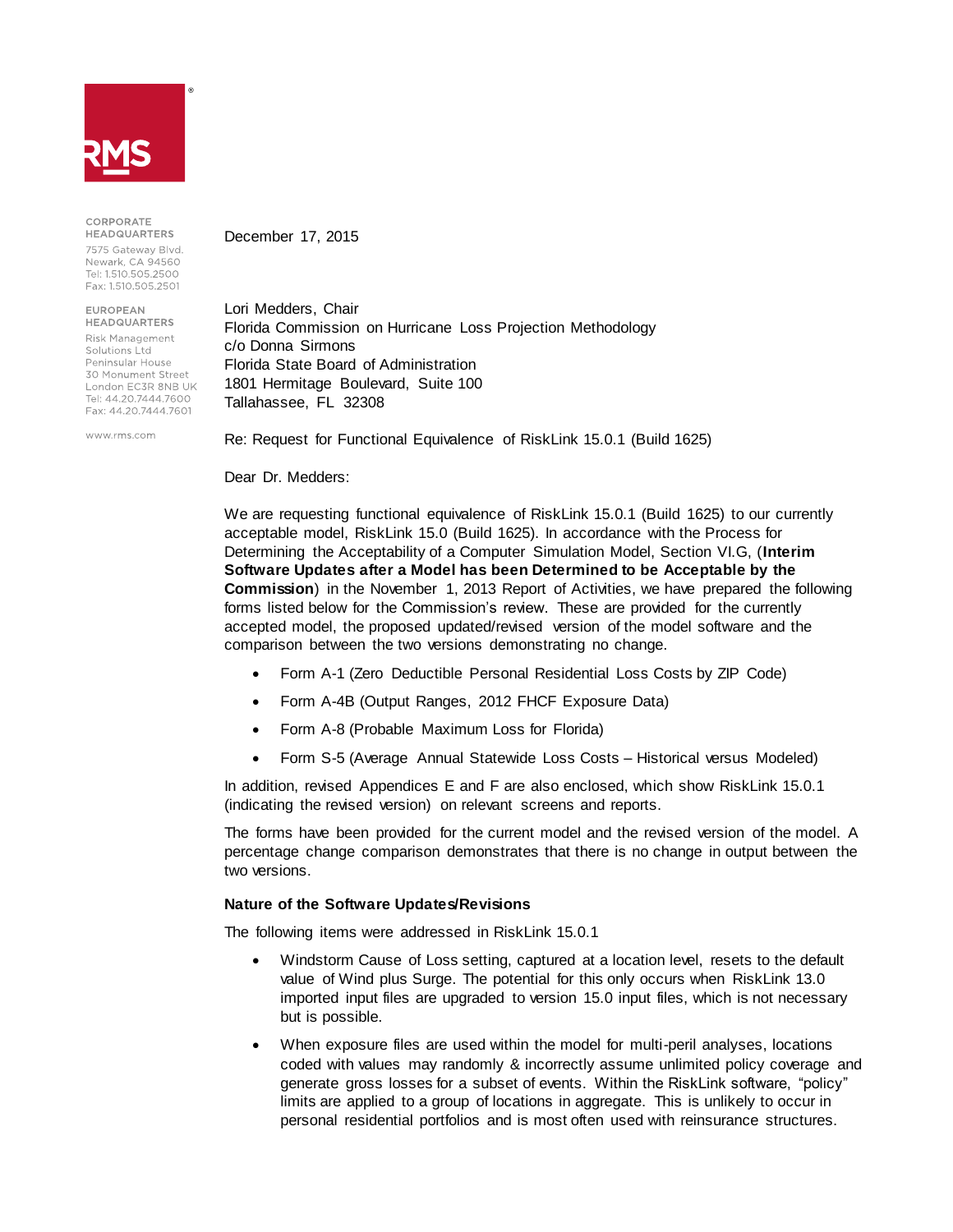- When running a multi-country analysis, the impact of secondary modifiers may be misapplied at some locations for some events on rare occasions, leading to incorrect results.
- Version 15.0.1 enhances U.S. street level geocoding to match the alphabetical spelling of street numbers as well as a broader range of pre- and post- street directionals and alternate names for major routes and highways.
- Version 15.0.1. enhances matching strategies for non-U.S. countries to reduce errors where locations previously received higher or coarser resolution geocoding than appropriate, in some cases driven by version 15.0 geocoder changes.

#### **The Effect to the Underlying Acceptable Model**

Logic within the model has been revised as described in the five items above.

#### **The Effect on the Model Results**

The forms in the submission (as demonstrated), as well as extensive internal testing, show no difference in Florida model results. It is theoretically possible that conditions may exist that could alter results in specific locations under specific circumstances. We have neither seen any changes or problems nor heard of any related to these issues.

Thank you for your consideration.

Sincerely,

Kay A Cleary

Kay A Cleary FCAS, MAAA, FCA [Kay.Cleary@rms.com](mailto:Kay.Cleary@rms.com) 850-386-5292 (office) 850-368-4392 (mobile)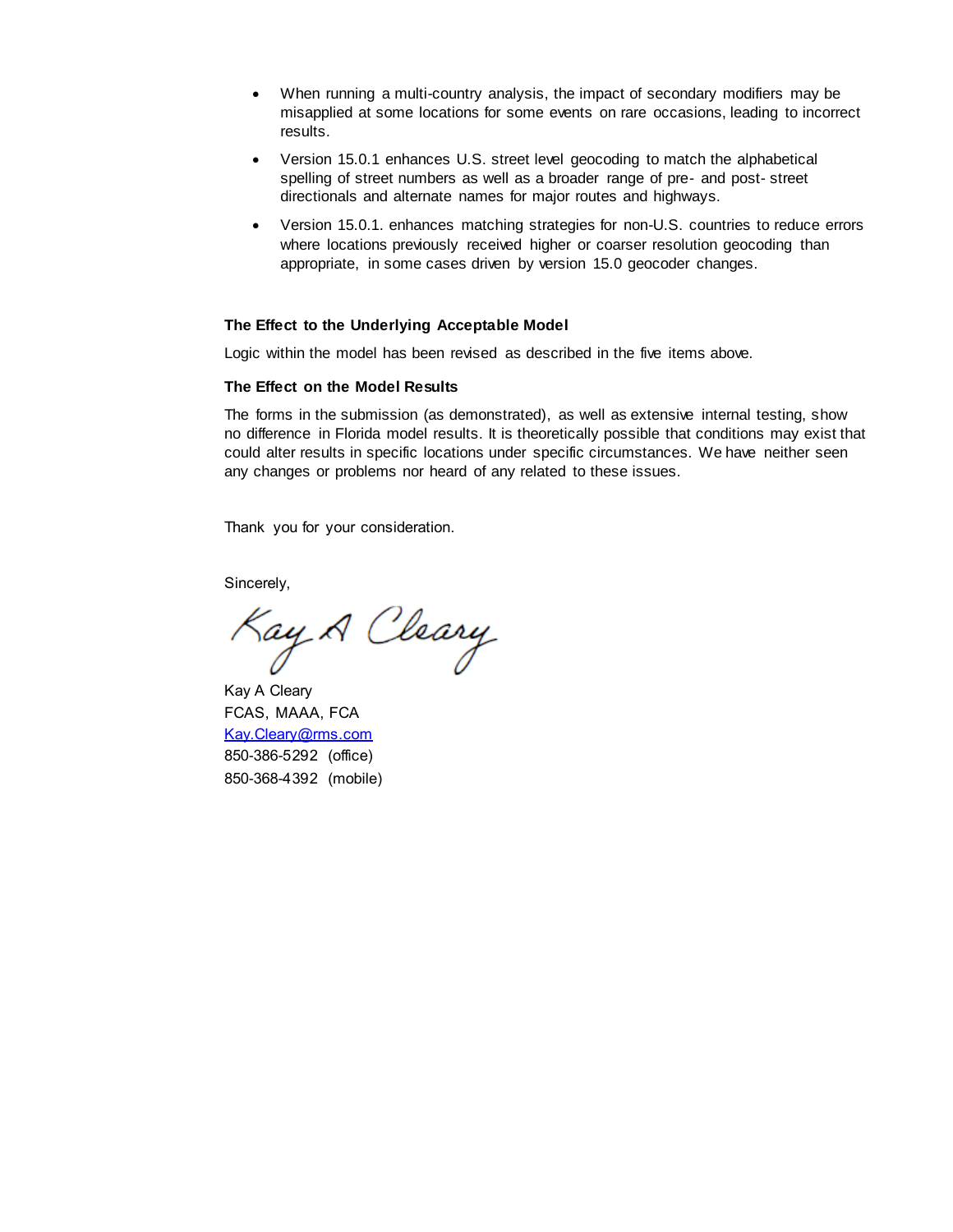# *Analysis Summary Report for FCHLPM*

*Friday, December 11, 2015* Version 15.0.1 (Build 1625)

## **Analysis Settings:**

| Analysis Name (ID) :<br>All Locs(1)                                                                         |
|-------------------------------------------------------------------------------------------------------------|
| FCHLPM_RDM<br><b>RDM Database</b>                                                                           |
| <b>DLM Profile Name</b><br>FCHLPM Certified Hurricane Lo<br>Bldg+Cont+Bl<br><b>Loss Amplification:</b><br>÷ |
| 12/11/2015<br><b>Analysis Date</b><br><b>Residual Demand Surge:</b><br>Excluded<br>÷                        |
| <b>US Dollar</b><br><b>Perils</b><br>Wind Only<br>Currency<br>÷<br>÷                                        |
| North Atlantic (including Hawaii)<br>FormA1_RL15_Geo_EDM<br>Region<br><b>EDM Database</b><br>÷<br>÷         |
| : Portfolio<br>Distributed<br><b>Analysis Mode</b><br><b>Exposure Type</b><br>÷                             |
| <b>Exceedance Probability</b><br><b>Analysis Type</b><br><b>EDM Portfolio</b><br>$\mathbf{1}$<br>÷<br>÷.    |
| Vulnerability - Default<br><b>Vulnerability Curves:</b>                                                     |
| <b>Event Rate Set</b><br>2015 Historical Event Rates                                                        |
| Storm Surge assumptions :<br>None                                                                           |
| 0.00<br><b>SFD</b>                                                                                          |
| 0.00<br>Low-Rise MFD and COM                                                                                |
| 0.00<br>Other                                                                                               |
| Primary modifiers assumed 'Unknown' :<br>None                                                               |
| All secondary modifiers assumed 'Unknown' :<br>No                                                           |
| <b>Scale Factors</b>                                                                                        |
| <b>Building:</b><br>1.00                                                                                    |
| 1.00<br>Contents:                                                                                           |
| <b>BI Values:</b><br>1.00                                                                                   |
| 'Unknown' deductibles assumed 2% :<br>Yes                                                                   |
| No<br>Local defenses ignored                                                                                |
| All user entered Base Flood Elevation values reset to RMS Default :<br>No                                   |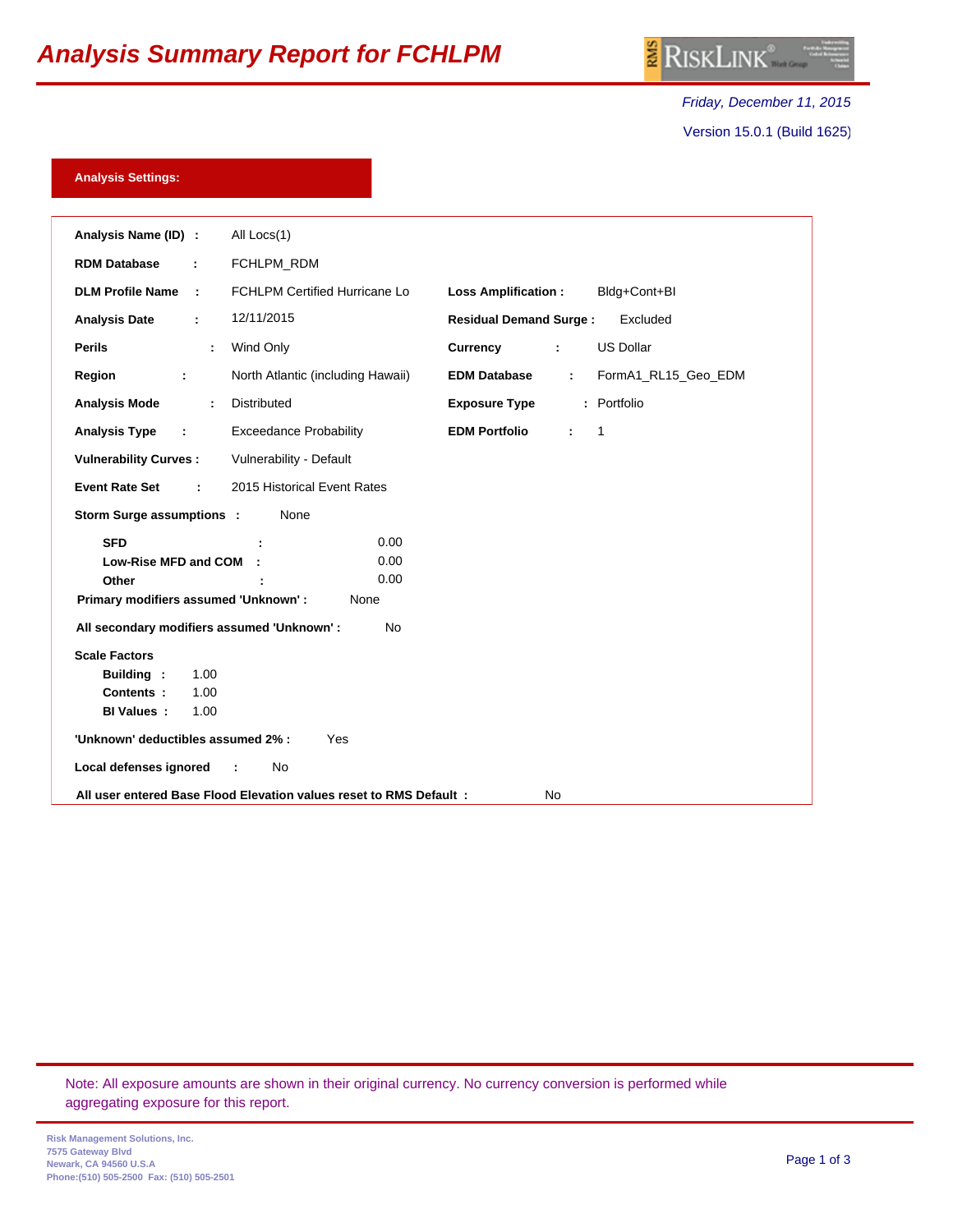| <b>Exposure Data Summary Statistics:</b> |  |            |  |
|------------------------------------------|--|------------|--|
| <b>Average Location Value</b>            |  | 150,000.00 |  |
| <b>Average Location Limit</b>            |  | 0.00       |  |
| <b>Average Location Deductible</b>       |  | 0.00       |  |

**Exposure Data Detail Statistics:**

| <b>CONSTRUCTION</b>                        | # Locations | % of Locations | <b>BASEMENT</b>                              | # Locations | % of Locations |
|--------------------------------------------|-------------|----------------|----------------------------------------------|-------------|----------------|
| <b>QUALITY</b>                             |             |                | 0 w/ Unknown Flood                           | 4860        | 100.00         |
| 0 Unknown                                  | 4860        | 100.00         | Protection                                   |             |                |
|                                            |             |                |                                              |             |                |
| <b>ROOF COVERING</b>                       | # Locations | % of Locations | <b>ROOF GEOMETRY</b>                         | # Locations | % of Locations |
|                                            |             |                | 0 Unknown                                    | 4860        | 100.00         |
| 0 Unknown                                  | 4860        | 100.00         |                                              |             |                |
|                                            |             |                |                                              |             |                |
| <b>ROOF ANCHOR</b>                         | # Locations | % of Locations | <b>ROOF AGE</b>                              | # Locations | % of Locations |
| 0 Unknown                                  | 4860        | 100.00         | 0 Unknown                                    | 4860        | 100.00         |
|                                            |             |                |                                              |             |                |
| <b>ROOF EQUIPMENT</b>                      |             |                | <b>FLASHING AND</b>                          | # Locations | % of Locations |
| <b>HURRICANE BRACING</b>                   | # Locations | % of Locations | <b>COPING QUALITY</b>                        |             |                |
| h<br>Unknown                               | 4,860.00    | 100.00         | 0 Unknown                                    | 4,860.00    | 100.00         |
|                                            |             |                |                                              |             |                |
| <b>COMMERCIAL APPURTENANT</b>              |             |                | <b>CLADDING TYPE</b>                         | # Locations | % of Locations |
| <b>STRUCTURES</b>                          | # Locations | % of Locations | 0 Unknown                                    | 4860        | 100.00         |
| 0 Unknown                                  | 4860        | 100.00         |                                              |             |                |
|                                            |             |                |                                              |             |                |
| <b>ROOF SHEATHING</b><br><b>ATTACHMENT</b> | # Locations | % of Locations | <b>FRAME-FOUNDATION</b><br><b>CONNECTION</b> | # Locations | % of Locations |
| 0 Unknown                                  | 4860        | 100.00         | 0 Unknown                                    | 4860        | 100.00         |
|                                            |             |                |                                              |             |                |
| <b>RESIDENTIAL APPURTENANT</b>             |             |                | <b>MEC./ELEC.</b>                            | # Locations | % of Locations |
| <b>STRUCTURES</b>                          | # Locations | % of Locations | <b>EQPT - GROUND</b>                         |             |                |
| 0 Unknown                                  | 4860        | 100.00         | 0 Unknown                                    | 4860        | 100.00         |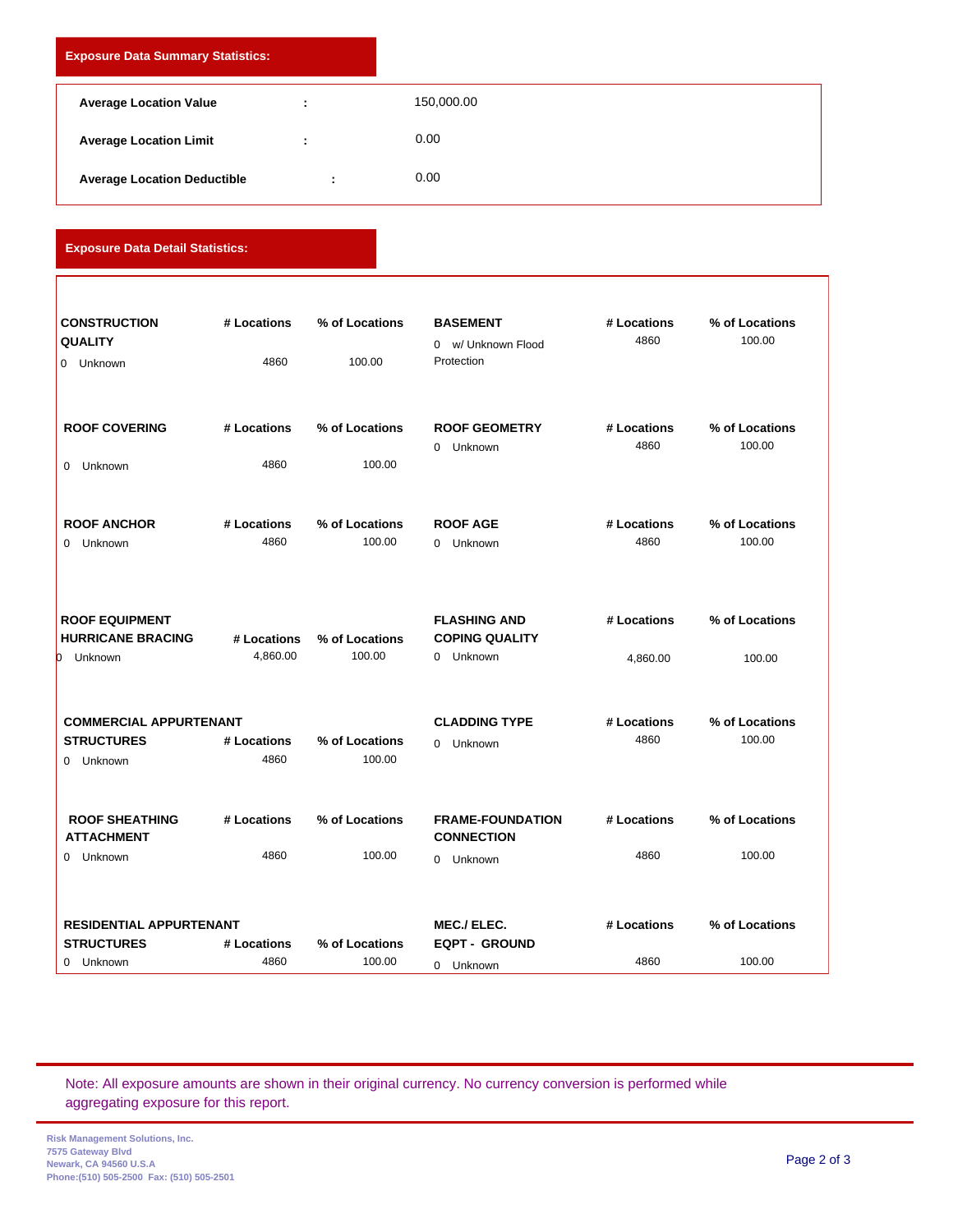| <b>OPENING PROTECTION</b><br>Unknown<br>0                | # Locations<br>4860 | % of Locations<br>100.00 |                                      |                |                |
|----------------------------------------------------------|---------------------|--------------------------|--------------------------------------|----------------|----------------|
| <b>WS DETAIL</b><br><b>VALID FLAG</b>                    | # Locations         | % of Locations           | <b>ADDRESS</b><br><b>MATCH LEVEL</b> | # Locations    | % of Locations |
| 1 Valid                                                  | 4860                | 100.00                   | 5 Postal Code                        | 4860           | 100.00         |
| <b>NUMBER</b>                                            | # Locations         | % of Locations           | <b>NUMBER OF STORIES</b>             | # Locations    | % of Locations |
| OF BUILDINGS                                             |                     |                          | Unknown<br>$\mathbf 0$               | 3240           | 66.67          |
| 1                                                        | 4860                | 100.00                   | $\mathbf{1}$                         | 1620           | 33.33          |
| <b>YEAR BUILT</b><br>Unknown                             | # Locations<br>4860 | % of Locations<br>100.00 | <b>LOCATION</b><br><b>VALID FLAG</b> | # Locations    | % of Locations |
|                                                          |                     |                          | 1 Valid                              | 4860           | 100.00         |
| <b>COVERAGE</b>                                          |                     |                          | # Locations                          | % of Locations |                |
| <b>DAMAGEABILITY GRADE</b>                               |                     |                          | Coverages                            | Coverages      |                |
| Unknown<br>0                                             |                     |                          | 14580                                | 75.00          |                |
| Damageable<br>3                                          |                     |                          | 4860                                 | 25.00          |                |
| <b>CONSTRUCTION CLASS</b>                                |                     |                          |                                      |                |                |
| Schema<br>Class                                          |                     |                          | # Locations                          | % of Locations |                |
| <b>RMS</b><br>Manufactured/Mobile Home with Tie-Downs    |                     |                          | 1620                                 | 33.33          |                |
| <b>RMS</b><br><b>MASONRY</b>                             |                     |                          | 1620                                 | 33.33          |                |
| <b>RMS</b><br><b>WOOD</b>                                |                     |                          | 1620                                 | 33.33          |                |
| <b>OCCUPANCY TYPE</b>                                    |                     |                          |                                      |                |                |
| Schema Class                                             |                     |                          | # Locations                          | % of Locations |                |
| <b>ATC</b><br>Permanent Dwelling (single family housing) |                     |                          | 4860                                 | 100.00         |                |
| <b>SQUARE FOOT BANDS</b>                                 |                     |                          |                                      |                |                |
| <b>Square Foot Bands</b>                                 |                     |                          | # Locations                          | % of Locations |                |
| Unknown                                                  |                     |                          | 4,860                                | 100.00         |                |
| < 1506                                                   |                     |                          | 0                                    | 0.00           |                |
| BETWEEN 1507 AND 2507                                    |                     |                          | $\pmb{0}$                            | 0.00           |                |
| BETWEEN 2508 AND 5005                                    |                     |                          | 0                                    | 0.00           |                |
| BETWEEN 5006 AND 10010                                   |                     |                          | 0                                    | 0.00           |                |
| >10011                                                   |                     |                          | 0                                    | 0.00           |                |
|                                                          |                     |                          |                                      |                |                |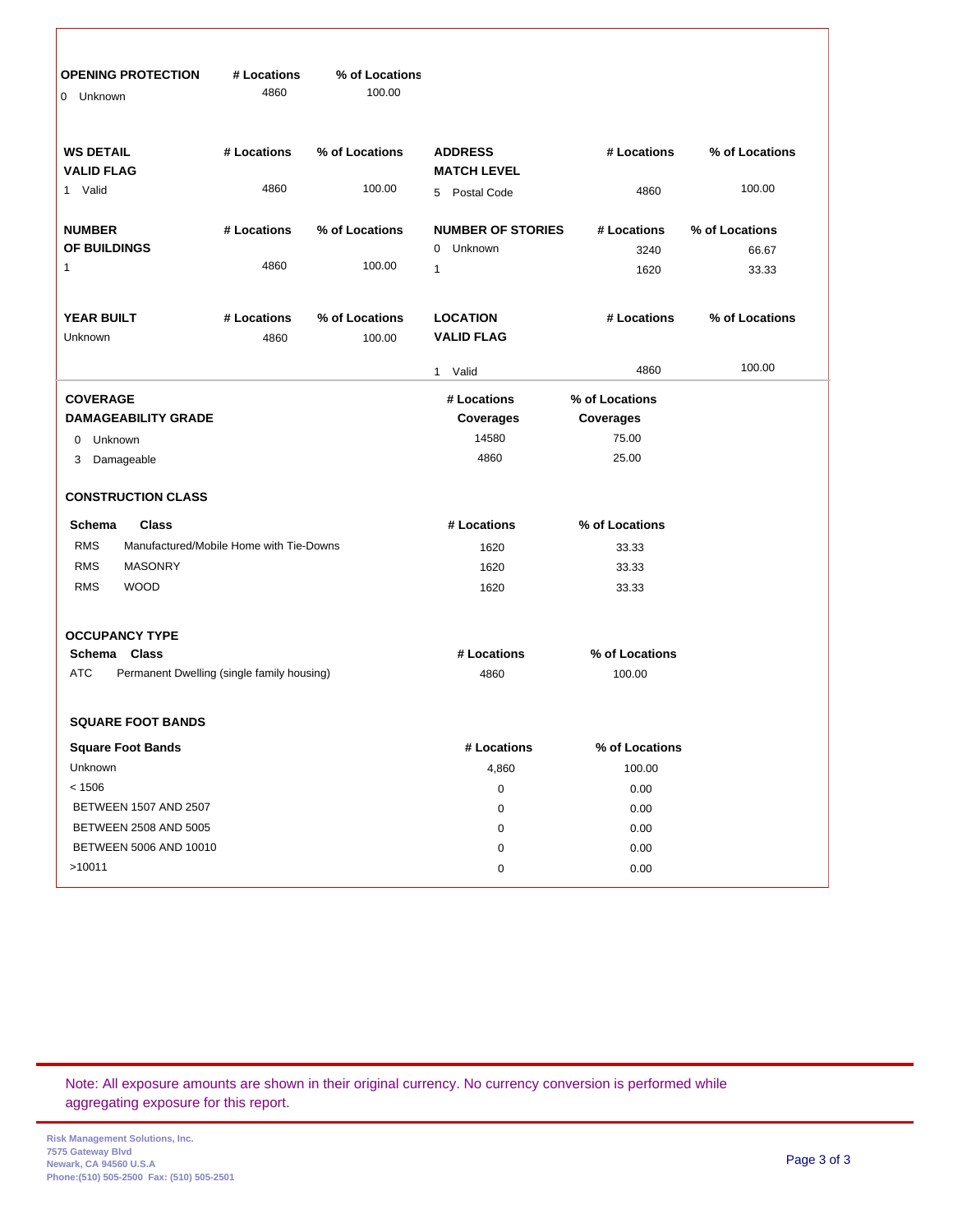RiskLink 15.0.1 (Build 1625)

|  |  | Signature: |  |
|--|--|------------|--|
|  |  |            |  |
|  |  |            |  |

| Date: |  |
|-------|--|
|       |  |

Instructions:

In order to verify that the annual deductible factors have been applied to the model output, clients should report the following results as evidence of appropriate application:

a.) portfolio level occurrence deductible gross AAL and the annual deductible gross AAL,

b.) selected return period losses for each of occurrence deductibles and annual deductibles, and

c.) for three sample locations in the portfolio, location level occurrence deductible gross AAL and the annual deductible gross AAL.

| <b>Client Information:</b>                    |  |
|-----------------------------------------------|--|
| <b>Client Name:</b>                           |  |
| <b>Model Version:</b>                         |  |
| Annual Deductible Factors Used (AOP/Non-AOP): |  |

|                    | <b>Portfolio Level Model Output:</b> |                                        |                                                   |                                               |                                                             |
|--------------------|--------------------------------------|----------------------------------------|---------------------------------------------------|-----------------------------------------------|-------------------------------------------------------------|
|                    | <b>Portfolio Name</b>                | Number of<br><b>Accounts/Locations</b> | <b>Gross Occurrence</b><br><b>Deductible AAL</b>  | <b>Gross Annual</b><br><b>Deductible AAL</b>  | Ratio:<br>(Annual AAL) /<br>(Occurrence AAL)                |
|                    |                                      |                                        |                                                   |                                               |                                                             |
| 98E                |                                      |                                        | 100 year RPL with<br><b>Occurrence Deductible</b> | 100 year RPL with Annual<br><b>Deductible</b> | Ratio:<br>(Annual 100 RPL) /<br>(Occurrence 100 AAL)        |
|                    |                                      |                                        |                                                   |                                               |                                                             |
| <b>250</b><br>Real |                                      |                                        | 250 year RPL with<br><b>Occurrence Deductible</b> | 250 year RPL with Annual<br><b>Deductible</b> | <b>Ratio:</b><br>(Annual 250 RPL) /<br>(Occurrence 250 AAL) |
|                    |                                      |                                        |                                                   |                                               |                                                             |

| <b>Location Level Model Output:</b> |                    |                                 |                                |                                |                                              |                               |
|-------------------------------------|--------------------|---------------------------------|--------------------------------|--------------------------------|----------------------------------------------|-------------------------------|
| <b>Location Identifier</b>          | <b>Postal Code</b> | <b>LOB-Construction</b><br>Type | <b>HU Deductible</b><br>Amount | <b>Gross Occurrence</b><br>AAL | <b>Gross Annual</b><br><b>Deductible AAL</b> | Ratio: Annual /<br>Occurrence |
|                                     |                    |                                 |                                |                                |                                              |                               |
|                                     |                    |                                 |                                |                                |                                              |                               |
|                                     |                    |                                 |                                |                                |                                              |                               |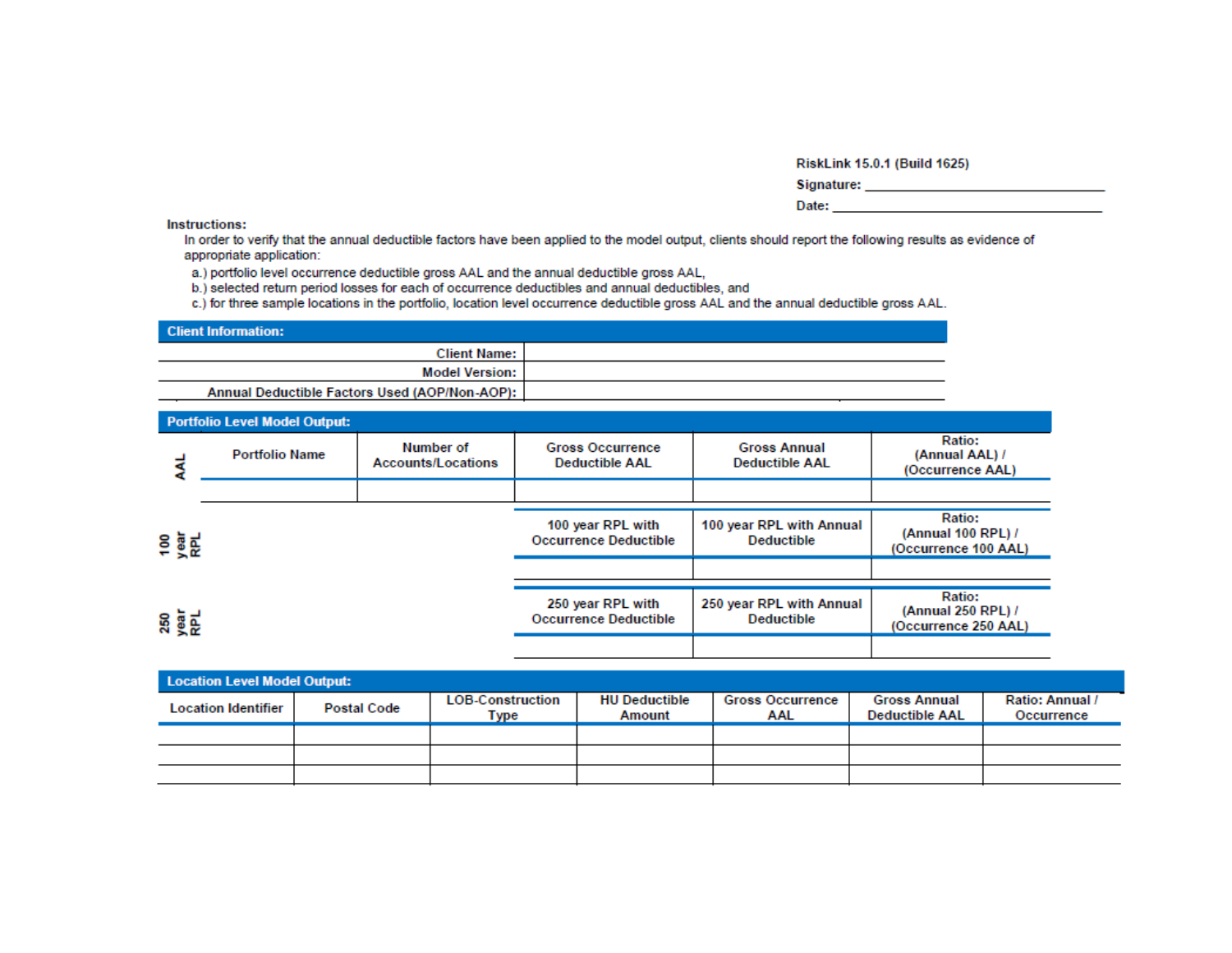# *Tuesday, December 08, 2015*

Version 15.0.1 (Build 1625)

| <b>EDM Database</b>              | s in the same | FormA1 RL15 Geo EDM |
|----------------------------------|---------------|---------------------|
| <b>Portfolio Name</b> : 1        |               |                     |
| <b>Peril</b><br>and the Care and |               | Wind                |

**Location:**

### **Location Coverage Values and Limits :**

| <b>Valid</b> | <b>Loc Cov Count</b> | <b>Loc Cov Limits</b> | <b>Loc Cov Values</b> |
|--------------|----------------------|-----------------------|-----------------------|
| Yes          | 19.440               | 0.00                  | 729,000,000.00        |
| <b>Total</b> | 19.440               | 0.00                  | 729,000,000.00        |

#### **Valid Location Coverage Values and Limits :**

| <b>Loss Type</b> | <b>Loc Cov Count</b> | <b>Valid Loc Cov Value</b> | <b>Min Value</b> | <b>Max Value</b> | <b>Average Value</b> |
|------------------|----------------------|----------------------------|------------------|------------------|----------------------|
| Building         | 9,720                | 445,500,000.00             | 5,000.00         | 100,000.00       | 45,833.33            |
| Content          | 4.860                | 202,500,000.00             | 25,000.00        | 50,000.00        | 41,666.67            |
| BI/ALE           | 4,860                | 81,000,000.00              | 10,000.00        | 20,000.00        | 16,666.67            |
| Total            | 19440                | 729,000,000.00             |                  |                  |                      |

| <b>Loss Type</b> | <b>Loc Cov Count</b> | Valid Loc Cov Limit | <b>Min Limit</b> | <b>Max Limit</b> | <b>Average Limit</b> |
|------------------|----------------------|---------------------|------------------|------------------|----------------------|
|                  |                      |                     |                  |                  |                      |
| <b>Total</b>     |                      |                     |                  |                  |                      |

## **Geocoded Values and Limits :**

| Geocoded     | <b>Loc Count</b> | <b>Loc Cov Values</b> | <b>Loc Cov Limits</b> |
|--------------|------------------|-----------------------|-----------------------|
| Yes          | 4.860            | 729.000.000.00        | 0.00                  |
| <b>Total</b> | 4.860            | 729.000.000.00        | 0.00                  |

**Site:**

| <b>Site Limits:</b> |                  |                    |
|---------------------|------------------|--------------------|
| <b>Valid</b>        | <b>Loc Count</b> | <b>Site Limits</b> |
| Yes                 | 4,860            | 0.00               |
| <b>Total</b>        | 4,860            | 0.00               |

# Note: All exposure amounts are shown in their original currency. No currency conversion is performed while aggregating exposure for this report.

**Risk Management Solutions, Inc. 7575 Gateway Blvd Newark, CA 94560 U.S.A Phone:(510) 505-2500 Fax: (510) 505-2501 Page 1 of 4**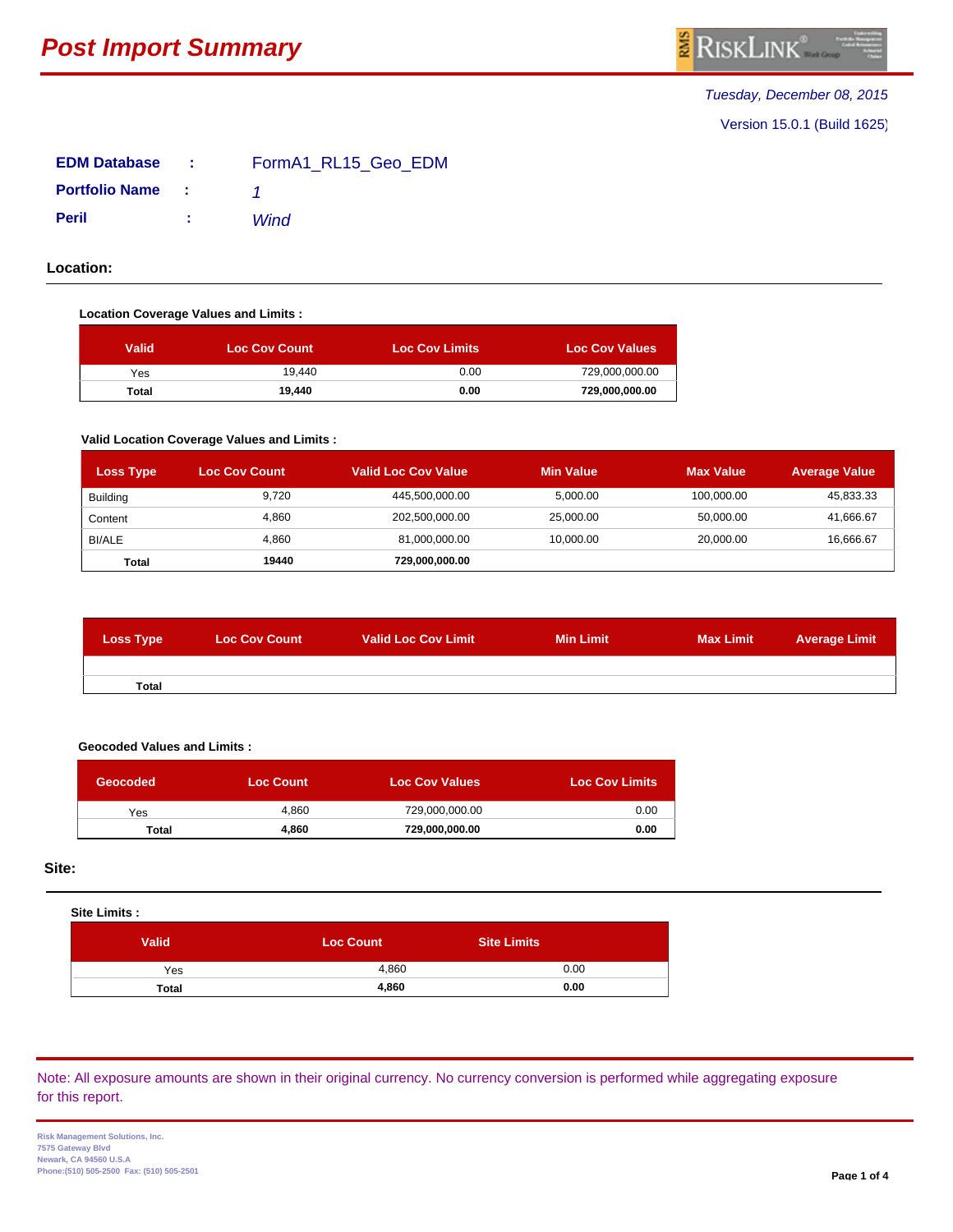#### **Valid Site Limits:**

| <b>Min Site Limit</b> | <b>Max Site Limit</b> | <b>Average Site Limit</b> |
|-----------------------|-----------------------|---------------------------|
|                       |                       |                           |
|                       |                       |                           |

# **Account and Policy:**

|                                                  |                               |                             |                       | <b>Policy Coverage Limits:</b> |                      |              |                       |
|--------------------------------------------------|-------------------------------|-----------------------------|-----------------------|--------------------------------|----------------------|--------------|-----------------------|
| Valid                                            | <b>Account Count</b>          | <b>Loc Cov Values</b>       |                       | <b>Valid</b>                   | <b>Pol Cov Count</b> |              | <b>Pol Cov Limits</b> |
| Yes                                              | 4,860                         | 729,000,000.00              |                       |                                |                      |              |                       |
| Total                                            | 4,860                         | 729,000,000.00              | <b>Total</b>          |                                |                      |              |                       |
| <b>Valid Policy Coverage Limits:</b>             |                               |                             |                       |                                |                      |              |                       |
| <b>Loss Type</b>                                 | <b>Valid Policy Cov Limit</b> |                             | <b>Min Limit</b>      |                                | <b>Max Limit</b>     | AverageLimit |                       |
| Total                                            |                               |                             |                       |                                |                      |              |                       |
| <b>Policy Limits:</b>                            |                               |                             |                       |                                |                      |              |                       |
| <b>Valid</b>                                     | <b>Blanket Limits Count</b>   |                             | <b>Blanket Limits</b> |                                |                      |              |                       |
| Yes                                              |                               | $\mathbf 0$                 | 0.00                  |                                |                      |              |                       |
| Total                                            |                               | $\bf{0}$                    | 0.00                  |                                |                      |              |                       |
| <b>Valid Policy Limits:</b>                      |                               |                             |                       |                                |                      |              |                       |
|                                                  | <b>Min Blanket Limit</b>      | <b>Max Blanket Limit</b>    |                       | <b>Average Blanket Limit</b>   |                      |              |                       |
|                                                  | 0.00                          | 0.00                        |                       | 0.00                           |                      |              |                       |
|                                                  |                               |                             |                       |                                |                      |              |                       |
| <b>Policy Dates:</b><br><b>Line of Business:</b> | <b>Expired Policy Count</b>   | <b>Active Policy Count</b>  |                       |                                |                      |              |                       |
| <b>Line of Business</b>                          | <b>Total</b>                  | <b>Valid Loc Cov Values</b> |                       |                                |                      |              |                       |

| <b>Schema</b> | <b>Class</b>                            | <b>Valid Loc Cov Values</b> |  |
|---------------|-----------------------------------------|-----------------------------|--|
| <b>RMS</b>    | Manufactured/Mobile Home with Tie-Downs | 145,800,000.00              |  |
| <b>RMS</b>    | <b>MASONRY</b>                          | 291,600,000.00              |  |
| <b>RMS</b>    | <b>WOOD</b>                             | 291,600,000.00              |  |
|               | <b>Total</b>                            | 729,000,000.00              |  |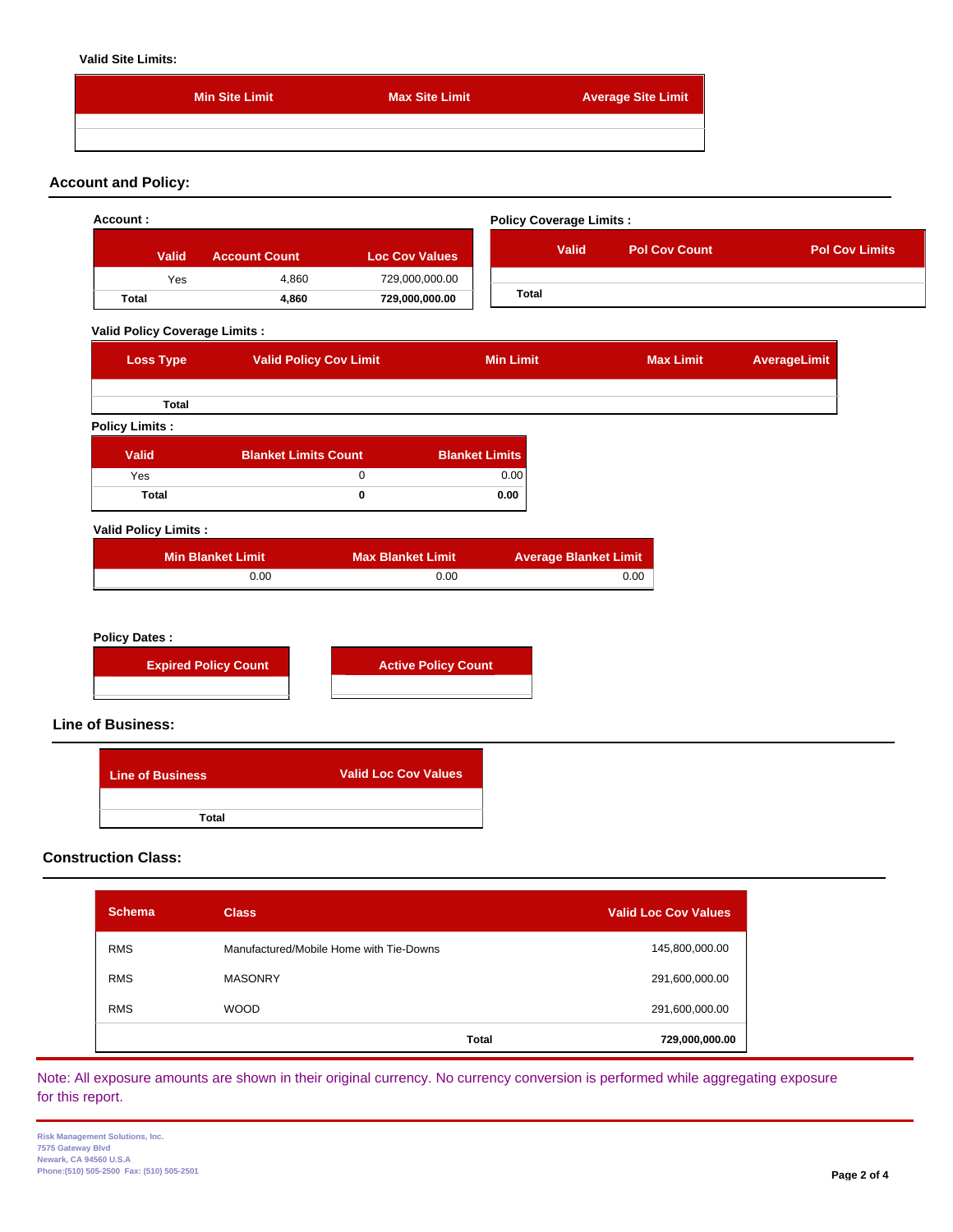# **Occupancy Class:**

| <b>Schema</b> | <b>Class</b>                               |              | <b>Valid Loc Cov Values</b> |
|---------------|--------------------------------------------|--------------|-----------------------------|
| <b>ATC</b>    | Permanent Dwelling (single family housing) |              | 729,000,000.00              |
|               |                                            | <b>Total</b> | 729,000,000.00              |

# **Geocoding Resolution:**

| <b>Resolution</b> | <b>Location Count</b> | <b>Loc Cov Values</b> |
|-------------------|-----------------------|-----------------------|
| Postcode          | 4.860                 | 729,000,000.00        |
| Total             | 4.860                 | 729,000,000.00        |

#### **Area :**

| <b>Country</b> | <b>State/Cresta</b> | <b>Valid Loc Cov Value</b> |
|----------------|---------------------|----------------------------|
| US             |                     | 729,000,000.00             |
| Total          |                     | 729,000,000.00             |

# **Peril Details (WS) :**

|      |       | <b>Distance to Coast (in miles)</b> |       | <b>Valid Loc Cov Values</b> |
|------|-------|-------------------------------------|-------|-----------------------------|
| $>=$ |       | $0.00$ and $\lt$                    | 0.50  | 0.00                        |
| $>=$ | 0.50  | and $\lt$                           | 1.00  | 0.00                        |
| $>=$ | 1.00  | and $\lt$                           | 2.00  | 0.00                        |
| $>=$ | 2.00  | and $\lt$                           | 5.00  | 0.00                        |
| $>=$ | 5.00  | and $\lt$                           | 10.00 | 0.00                        |
| $>=$ | 10.00 | and $\lt$                           | 20.00 | 0.00                        |
| $>=$ | 20.00 |                                     |       | 0.00                        |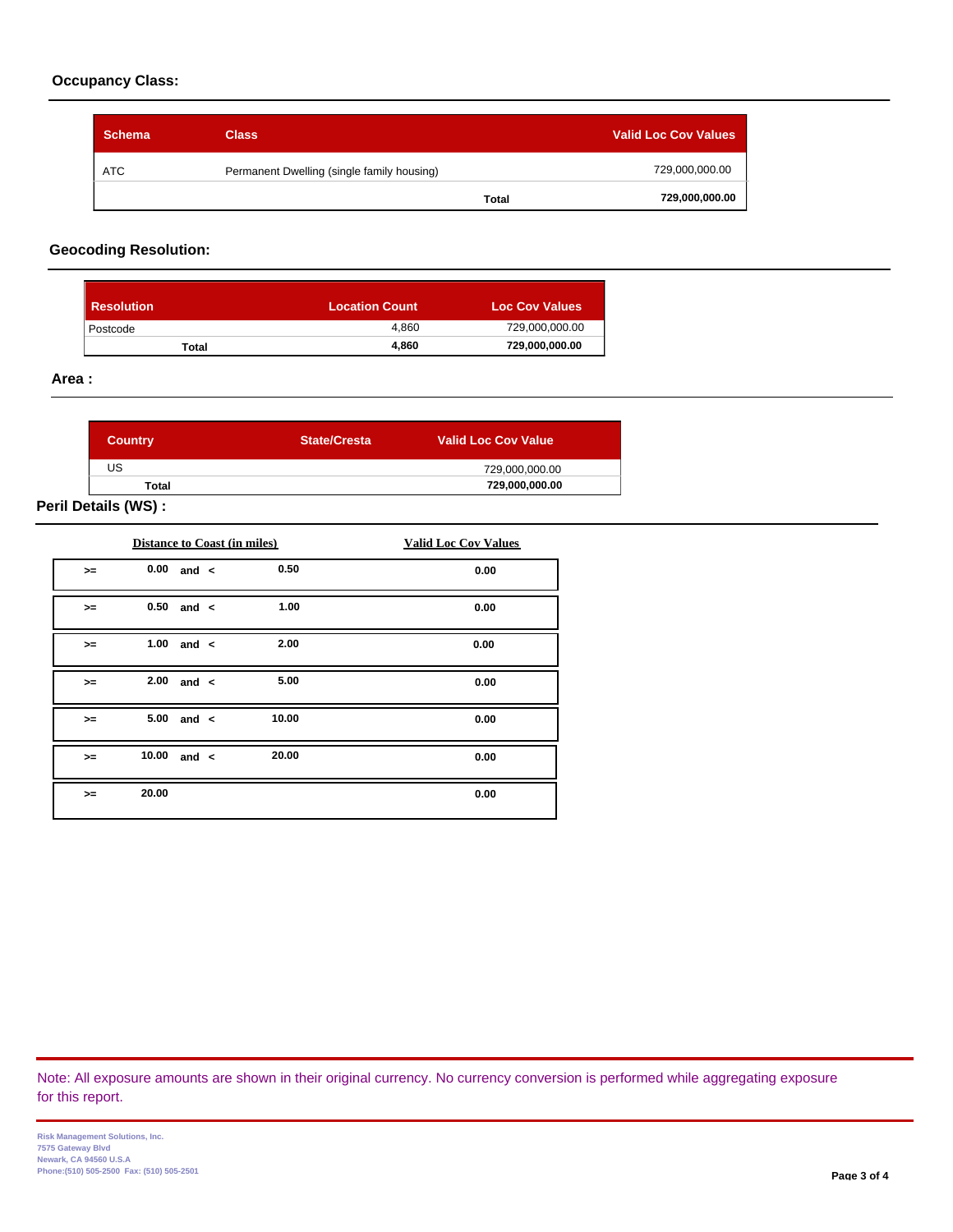# **Aggregate US Windstorm Exposures for Coastal Counties by Geocoding Resolution :**

| <b>Category</b>   | <b>State</b>                                | <b>Geocoding Resolution</b> |       | # of Locations | <b>Location Cov Values</b> |
|-------------------|---------------------------------------------|-----------------------------|-------|----------------|----------------------------|
| Tier <sub>1</sub> |                                             |                             |       |                |                            |
|                   | <b>FL</b>                                   |                             |       |                |                            |
|                   |                                             | Postcode                    |       | 3,459          | 518,850,000.00             |
|                   |                                             |                             | Total | 3,459          | 518,850,000.00             |
|                   | <b>All Tier 1 Counties</b>                  |                             |       |                |                            |
|                   |                                             | Postcode                    |       | 3,459          | 518,850,000.00             |
|                   | <b>Total for Tier 1 Counties</b>            |                             |       | 3459           | 518,850,000.00             |
| Tier <sub>2</sub> |                                             |                             |       |                |                            |
|                   | <b>FL</b>                                   |                             |       |                |                            |
|                   |                                             | Postcode                    |       | 1,233          | 184,950,000.00             |
|                   |                                             |                             | Total | 1,233          | 184,950,000.0C             |
|                   | <b>All Tier 2 Counties</b>                  |                             |       |                |                            |
|                   |                                             | Postcode                    |       | 1,233          | 184,950,000.00             |
|                   | <b>Total for Tier 2 Counties</b>            |                             |       | 1233           | 184,950,000.00             |
|                   | <b>Total for Tier 1 and Tier 2 counties</b> |                             |       |                | 703,800,000.00             |

## **Aggregate US Windstorm Exposures for Coastal Counties by Unknown Building Characteristics :**

| Category | <b>State</b>                                | <b>Building Characteristics</b> | # of Locations | <b>Location Cov Values</b> |
|----------|---------------------------------------------|---------------------------------|----------------|----------------------------|
|          |                                             |                                 |                |                            |
|          |                                             |                                 |                |                            |
|          |                                             |                                 |                |                            |
|          | <b>Total for Tier 1 and Tier 2 counties</b> |                                 |                | 0.00                       |